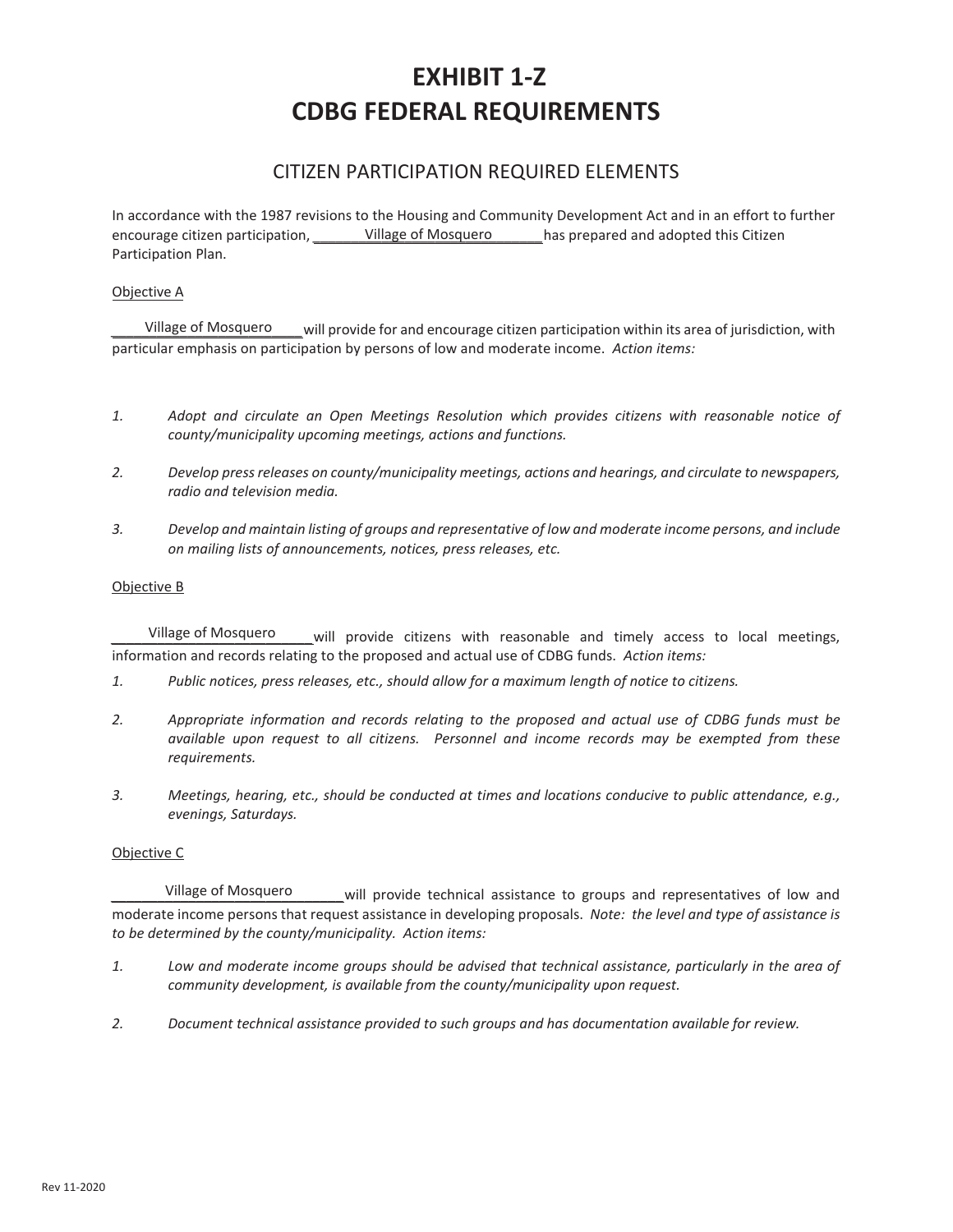#### Objective D

*\_\_\_\_\_\_\_\_\_\_\_\_\_\_\_\_\_\_\_\_\_\_\_\_\_\_\_\_*will provide a minimum of two public hearings to obtain citizen participation and respond to proposals and questions at all stages of the Community Development Block Grant Program. *Action items:*  Village of Mosquero

- *1. Advise citizens of the CDBG program objectives, range of activities that can be applied for and other pertinent information.*
- *2. Conduct a minimum of two public hearings:*
	- *a. One public hearing will be held to advise citizens of the program objectives and range of activities that can be applied for, and to obtain the citizen's views on community development and housing needs, to include the needs of low and moderate income people. This hearing will take place prior to the selection of the project to be submitted to the state for CDBG funding assistance.*
	- *b. A second public hearing will be held to review program performances, past use of funds and make available to the public its community development and housing needs, including the needs of low and moderate income families, and the activities to be undertaken to meet such needs.*
- *3. Publish public hearing notices in the non-legal section of newspapers or in other local media. Evidence of compliance with these regulations will be provided with each CDBG application, i.e., hearing notice minutes of public meetings, list of needs and activities to be undertaken, etc. Amendments to goals, objectives and applications are also subject to public participation.*

#### Objective E

will provide timely written answers to written complaints and grievances within 15 working days where practical. *Action items:*  Village of Mosquero

- *1. Adopt complaint handling procedures or policies to insure that complaints or grievances are responded to within 15 days, if possible.*
- *2. Allow for appeal of a decision to a neutral authority.*
- *3. File a detailed record of all complaints or grievances and responses in one central location with easy public access.*

#### Objective F

will identify how the needs of non-English speaking residents will be met in the case of public hearings where a significant number of residents can be reasonably expected to participate. *Action items:*  Village of Mosquero

- *1. Identify areas where large majorities of non-English speaking persons reside and make appropriate provisions when issues affecting these areas are to be discussed at public meetings, hearings, etc. Appropriate provisions will include having interpreters available at the meeting and having briefing material available in the appropriate language.*
- *2. Maintain records/rosters of public hearing attendees and proceedings to verify compliance with this objective.*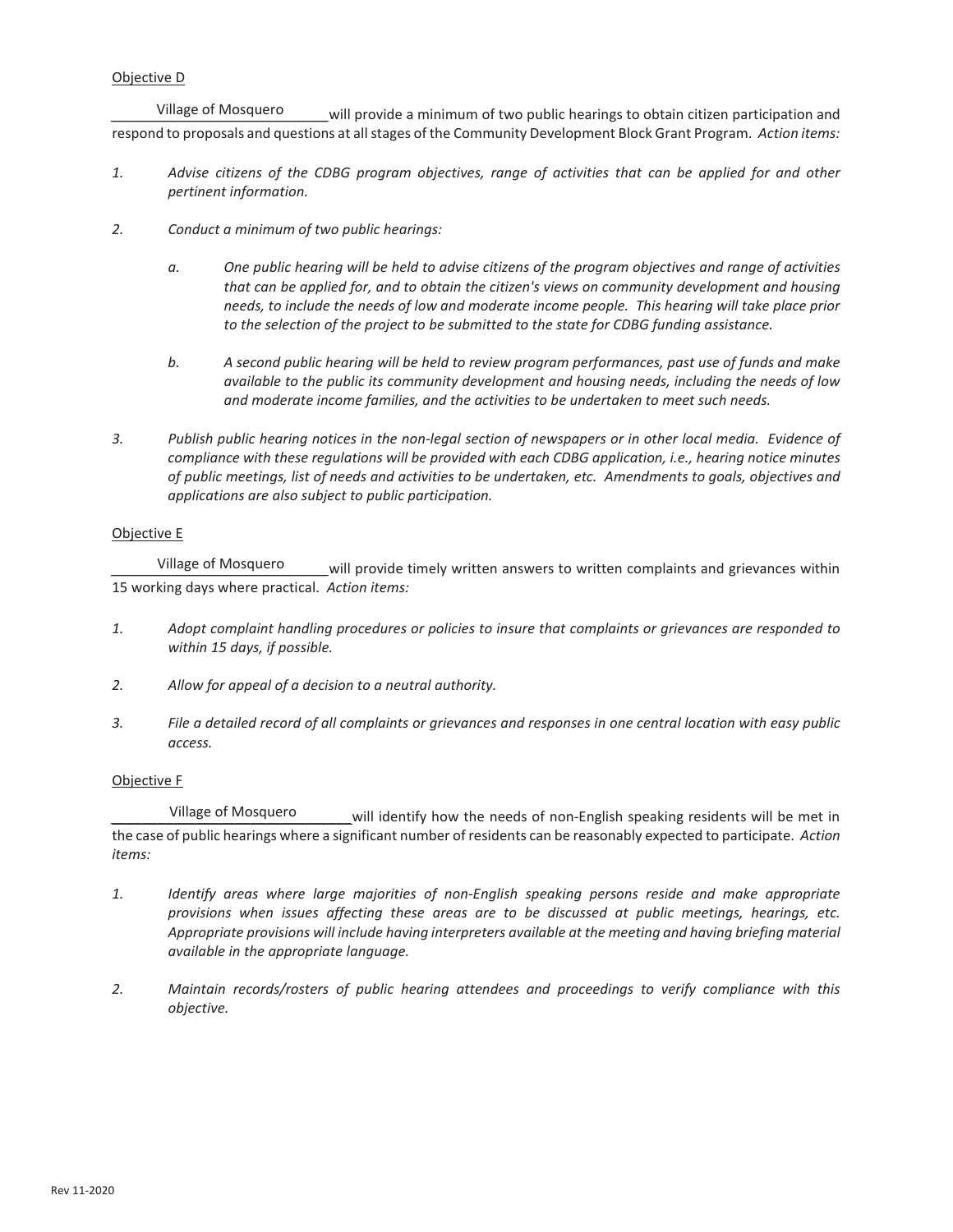# FAIR HOUSING REQUIRED ELEMENTS

A resolution of the of of the ,adopting a fair housing policy, making known its commitment to the principle of fair housing, and describing actions it shall undertake to affirmatively further fair housing. \_\_\_\_\_\_\_\_\_\_\_\_\_\_\_\_\_\_\_\_\_\_\_ \_\_\_\_\_\_\_\_\_\_\_\_\_\_\_\_\_\_\_\_\_\_\_ \_\_\_\_\_\_\_\_\_\_\_\_\_\_\_\_\_\_\_\_\_\_\_ Mosquero Village Council **Village** Council **Village** 

WHEREAS; the Housing and Community Development act of 1974 as amended requires that all applicant for Community Development Block Grants funds certify that they shall affirmatively further fair housing; and

WHEREAS; the Civil Rights Act of 1968 (commonly known as the Federal Fair Housing Act) and the Fair Housing Amendments Act of 1988 declare a national policy to prohibit discrimination in the sale, rental, leasing and financing of housing or land to be used for the construction of housing or in the provision of brokerage services, on the basis of race, color, religion, sex, disability, familial status or national origin; and

WHEREAS; fairness is the foundation of the American system and reflects traditional American values; and

WHEREAS; discriminatory housing practices undermine the strength and vitality of America and its people;

NOW, THEREFORE, BE RESOLVED THAT the village Council of the of hereby wish all persons living, working, doing business in or traveling through this Village to know that: discrimination in the sale, rental, leasing, and financing of housing or land to be used for construction of housing, or in the provision of brokerage services on the basis of race, color, religion, sex, handicap, familial status or national origin is prohibited by Title VIII of the Fair Housing Act Amendments of 1988; and that it is the policy of the of to implement programs, within the constraints of its resources, to ensure equal opportunity in housing for all persons regardless of race, color, religion, sex, handicap, familial status or national origin; and within available resources the Village of Mosquero will assist all persons who feel they have been discriminated against in housing issues on the basis of race, color, religion, sex, handicap, familial status or national origin to seek equality under existing federal and state laws to file a complaint with the New Mexico Attorney General's Office or the U.S. Department of Housing and Urban Development; and that the village of shall publicize this Resolution and thereby encouraging owners of rental properties, developers, builders and others involved with housing to become aware of their respective responsibilities and rights under the Fair Housing Amendments Act of 1988 and any applicable state or local laws or ordinances; and that the Village of Mosquero shall undertake the following actions to affirmatively further fair housing: \_\_\_\_\_\_\_\_\_\_\_\_\_\_\_\_\_\_\_\_\_\_ \_\_\_\_\_\_\_\_\_\_\_\_\_\_ Village Council Village \_\_\_\_\_\_\_\_\_\_\_\_\_\_\_\_\_\_\_\_\_\_\_ Mosquero **Later Controlling Contract Controller** \_\_\_\_\_\_\_\_\_\_\_\_\_\_ Village \_\_\_\_\_\_\_\_\_\_\_\_\_\_\_\_ Mosquero \_\_\_\_\_\_\_\_\_\_\_\_\_\_ \_\_\_\_\_\_\_\_\_\_\_\_\_\_\_\_ Village Mosquero <u>Uillage of</u> Mosquero Village of Mosquero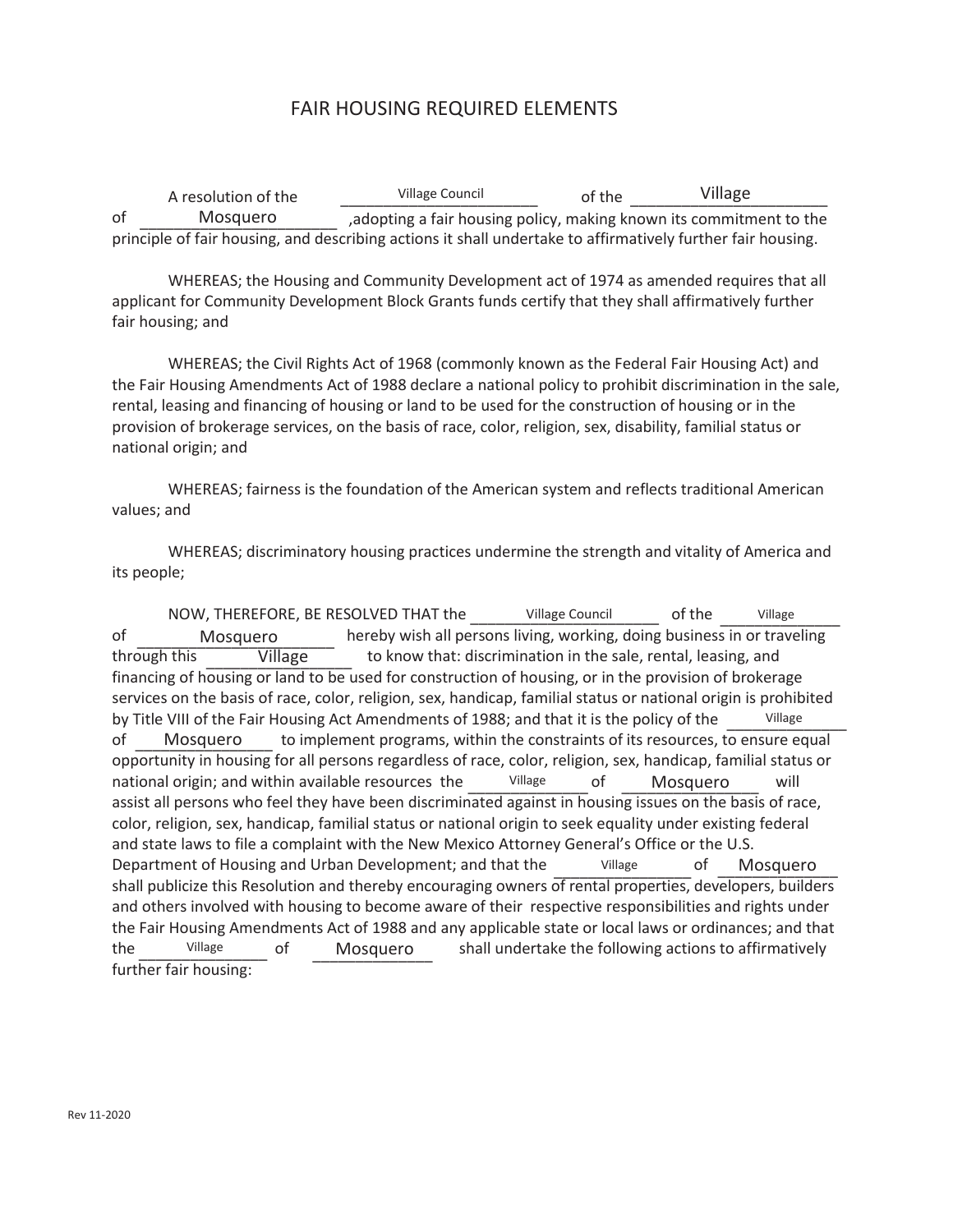(List all such actions to include: mailing copies of this resolution to the real estate community, banks, developers, community organizations and local media; posting copies of this resolution at identified locations; distributing flyers; sponsoring schools)

Copies of this Resolution will be posted in Village Hall, the United States Postal Office and the Village Website at www.villageofmosquero.com in Mosquero NM.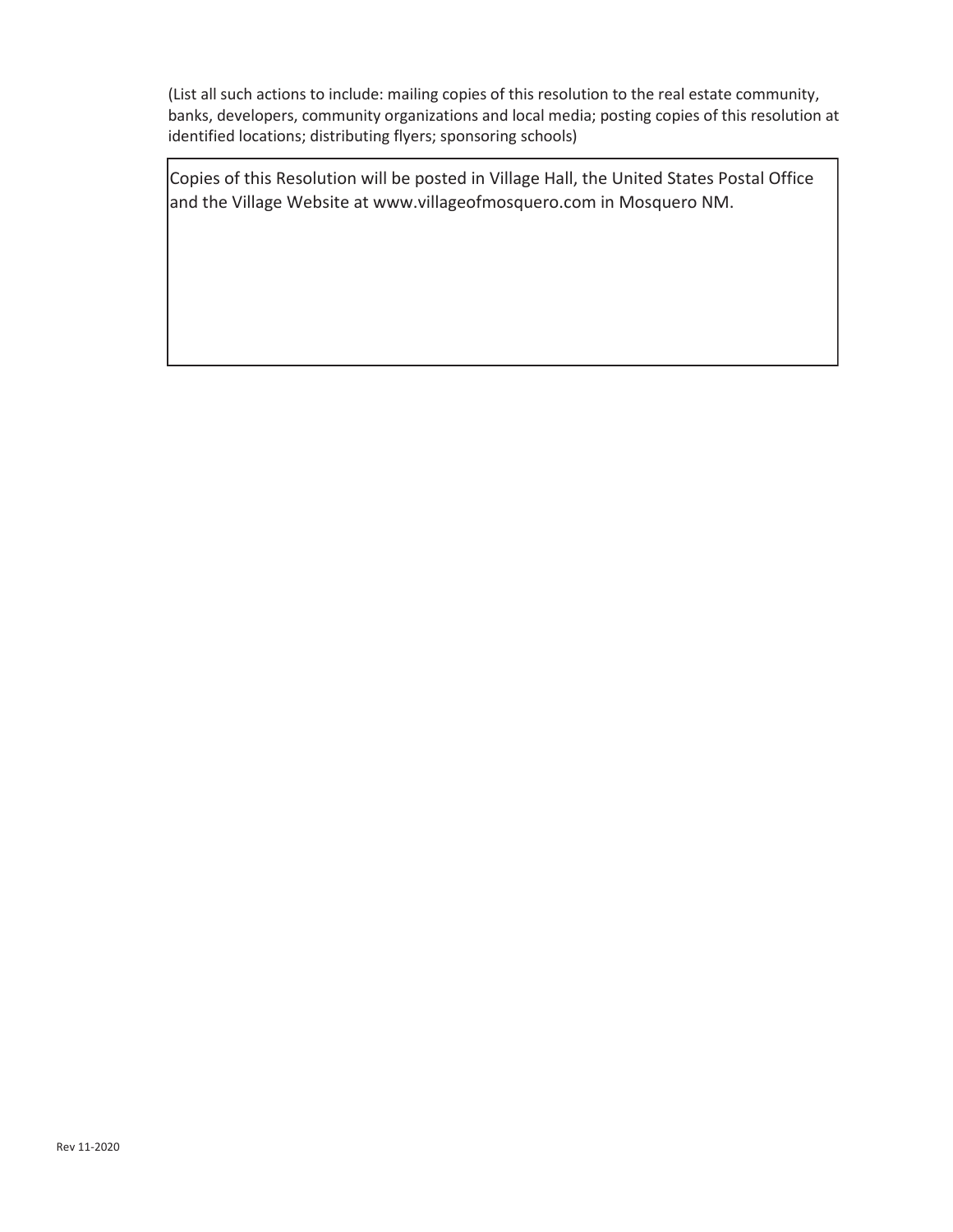# RESIDENTIAL ANTI-DISPLACEMENT AND RELOCATION ASSISTANCE **REQUIRED ELEMENTS**

### I. Background/Introduction

Section 104(d) of the Housing and Community Development Act of 1974, as amended (42 U.S.C. 5304(d)(4)), Section 105(b)(16) of the Cranston-Gonzalez National Affordable Housing Act (42 U.S.C. 12705(b)(16)), and implementing regulations at 24 CFR Part 42, specify that a grantee under the Community Development Block Grant (CDBG) must certify that it has in effect and is following a "residential Anti-displacement and relocation assistance plan" (Plan). As a CDBG grantee, **\_\_\_\_\_\_\_\_\_\_\_\_\_\_\_\_\_\_\_\_\_\_\_\_\_** must certify to State of New Mexico Department of Finance and Village of Mosquero Administration Local Government Division that it has and is following such a Plan.

The Plan must include three components: 1) one-for-one replacement requirements for lower-income housing units, 2) relocation assistance, and 3) a description of the steps \_\_\_\_\_\_Village of Mosquero will take to minimize displacement.

#### II. Activities Covered by the Plan

All activities involving the use of CDBG funds that cause displacement as a direct result of demolition or conversion of a lower-income dwelling are subject to the requirements specified in the Plan. Activities for which funds are first obligated on or after September 30, 1988 are subject to the requirements specified in the Plan, without regard to the source year of the funds.

## III. Uniform Relocation Act

The Uniform Relocation Assistance and Real Property Acquisition Policies Act of 1970, as amended (URA) govern displacement that directly results from acquisition, rehabilitation, or demolition of real property when federal funds are used. \_\_\_\_\_\_Village of Mosquero \_\_\_\_\_'s Residential Anti-displacement and Relocation Assistance Plan is in no way intended to supersede the URA. CDBG assisted activities may still be subject to the requirements of the URA.

#### IV. One-for-One Replacement Units

All occupied and vacant occupiable lower-income dwelling units that are demolished or converted to a use other than as lower-income dwelling units in connection with an assisted activity must be replaced with comparable lower-income units. Replacement lower-income dwelling units may be provided by any governmental agency or private developer and must meet the following requirements:

A. The units must be located within \_\_\_\_\_\_Village of Mosquero \_\_\_\_\_ to the extent feasible, the units shall be located within the same neighborhood as the units replaced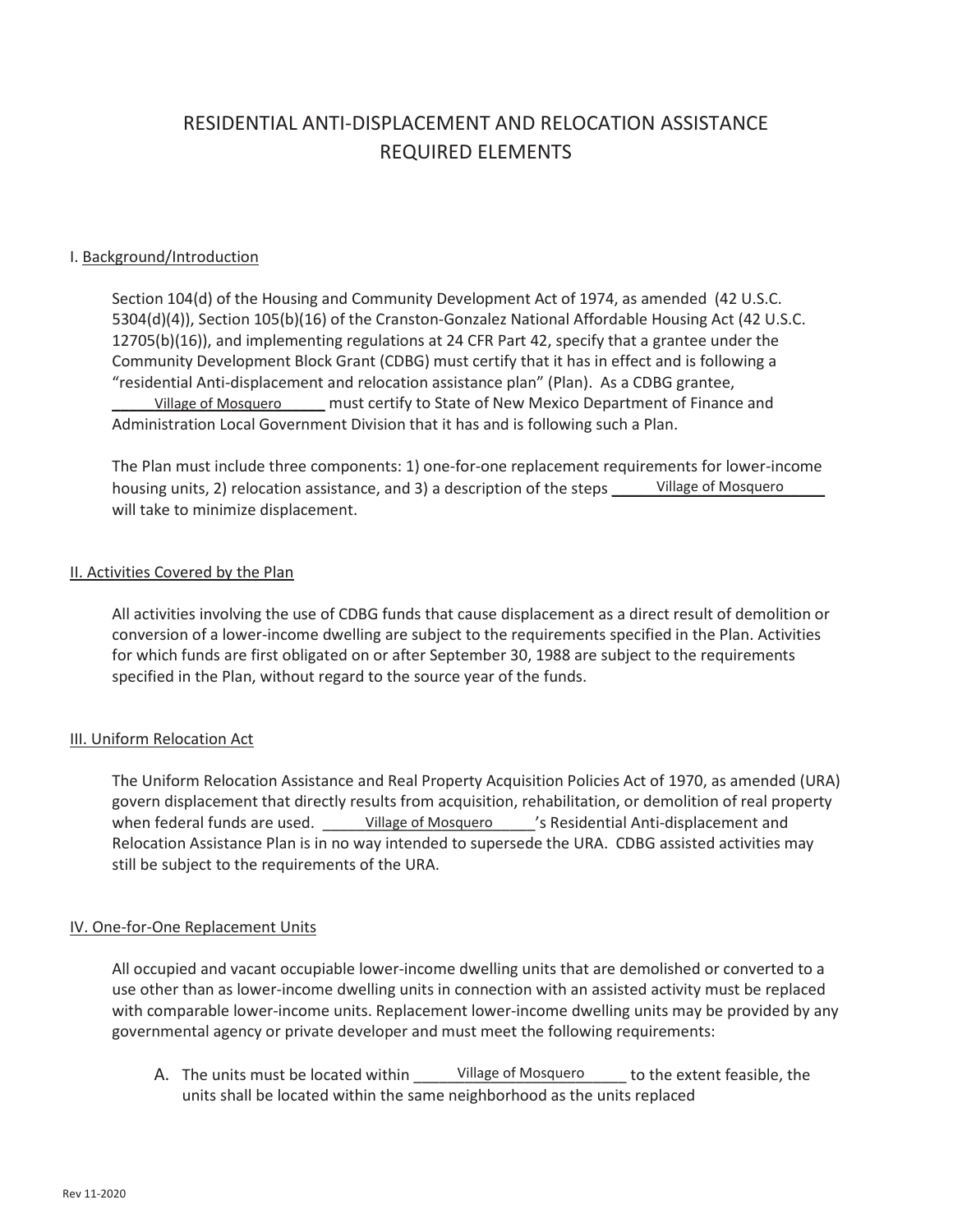- B. The units must be sufficient in number and size to house no fewer than the number of occupants who could have been housed in the units that are demolished or converted. The number of occupants who could have been housed in the units shall be in accordance with applicable local housing occupancy codes. The units may not be replaced with smaller units (e.g., a 2-bedroom unit with two 1-bedroom units), unless \_\_\_\_\_\_Village of Mosquero \_\_\_\_\_\_ has provided information demonstrating that such a proposed replacement is consistent with the needs assessment contained State of New Mexico Department of Finance and Administration Local Government Division HUD-approved Consolidated Plan.
- C. The units must be in standard condition and must at a minimum meet Section 8 Program Housing Quality Standards. Replacement lower-income units may include units brought from a substandard condition to standard condition if: 1) no person was displaced from the unit; and 2) the unit was vacant for at least 3 months before execution of the agreement between \_\_\_\_\_\_\_\_\_\_\_\_\_\_\_\_\_\_\_\_\_\_\_\_\_ and the property owner. Village of Mosquero
- D. The units must initially be made available for occupancy at any time during the period beginning 1 year before the recipient makes public the information required under Section F below and ending 3 years after the commencement of the demolition or rehabilitation related to the conversion.
- E. The units must be designed to remain lower-income dwelling units for at least 10 years from the date of initial occupancy. Replacement lower-income dwelling units may include, but are not limited to, public housing or existing housing receiving Section 8 project-based assistance
- F. Before Village of Mosquero enters into a contract committing it to provide CDBG funds for any activity that will directly result in the demolition of lower-income dwelling units or the conversion of lower-income dwelling units to another use, Village of Mosquero

\_\_\_\_\_\_\_\_\_\_\_\_\_\_\_\_\_\_\_\_\_\_\_\_\_ must make public and submit in writing to State of New Mexico Department of Finance and Administration Local Government Division the following information: Village of Mosquero

- 1 A description of the proposed assisted activity;
- 2 The location on a map and number of dwelling units by size (number of bedrooms) that will be demolished or converted to a use other than for lowerincome dwelling units as a direct result of the assisted activity;
- 3 A time schedule for the commencement and completion of the demolition or conversion;
- 4 The location on a map and the number of dwelling units by size (number of bedrooms) that will be provided as replacement dwelling units. If such data is not available at the time of the submission to State of New Mexico Department of Finance and Administration Local Government Division, the submission shall identify the general location on an area map and the approximate number of dwelling units by size, and information identifying the specific location and number of dwellings units by size shall be submitted and disclosed to the public as soon as it is available;
- 5 The source of funding and time schedule for the provision of replacement dwelling units;
- 6 The basis for concluding that each replacement unit will remain a lower-income dwelling unit for at least 10 years from the date of initial occupancy; and
- 7 Information demonstrating that any proposed replacement of dwelling units with smaller dwelling units is consistent with the needs assessment contained in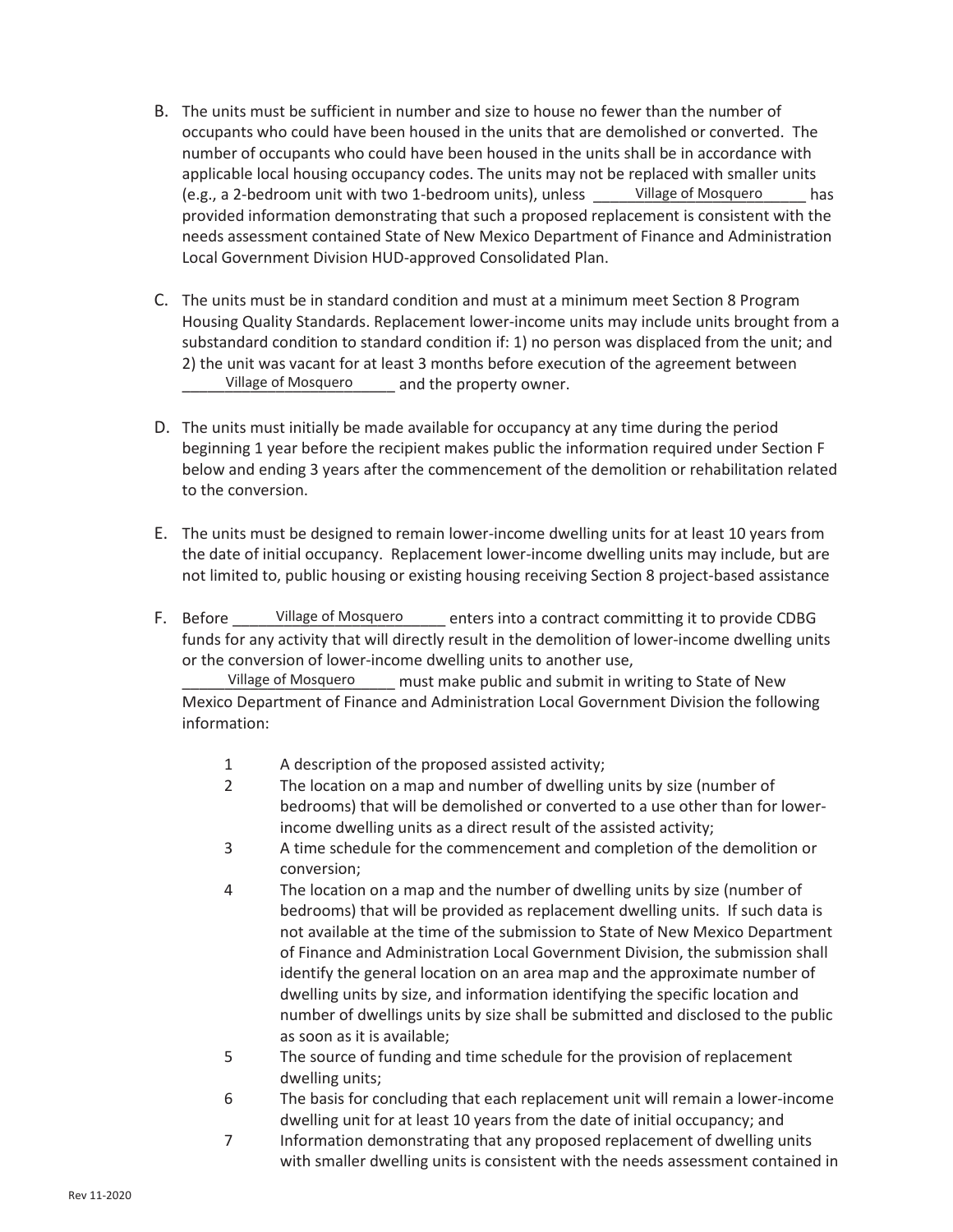the State of New Mexico Department of Finance and Administration Local Government Division Consolidated Plan.

G. The one-for-one replacement requirements may not apply if HUD determines, based on objective data, that there is an adequate supply of vacant lower-income dwelling units in standard condition available on a non-discriminatory basis within

\_\_\_\_\_\_\_\_\_\_\_\_\_\_\_\_\_\_\_\_\_\_\_\_\_. In making such a determination, State of New Mexico Department of Finance and Administration Local Government Division will consider such factors as vacancy rates, numbers of lower-income units in Taillage of Mosquero and the number of eligible families on the Section 8 waiting list. Village of Mosquero Village of Mosquero

#### V. Relocation Assistance

Each lower-income person who is displaced as a direct result of CDBG assisted demolition or conversion of a lower-income dwelling shall be provided with relocation assistance.

Relocation assistance includes advisory services and reimbursement for moving expenses, security deposits, credit checks, other moving expenses, including certain interim living costs, and certain replacement housing assistance.

Displaced persons have the right to elect, as an alternative to the benefits described in this Plan, to receive benefits under the URA, if they determine that it is in their best interest to do so. The following relocation assistance shall be available to lower-income displacement persons:

- A. Displaced lower-income persons will receive the relocation assistance required under 49 CFR 24, Subpart C (General Relocation Requirements) and Subpart D (Payment for Moving and Related Expenses) whether the person elects to receive assistance under the URA or the assistance required by CDBG regulations. Relocation notices must be distributed to the affected persons in accordance with 49 CFR 24.203 of the URA;
- B. The reasonable and necessary cost of any security deposit required to rent the replacement dwelling unit and for credit checks required to rent or purchase the replacement dwelling unit;
- C. Actual reasonable out-of-pocket costs incurred in connection with temporary relocation, including moving expenses and increased housing costs, if:
	- 1. The person must relocate temporarily because continued occupancy of the dwelling unit constitutes a substantial danger to the health or safety of the person or the public; or
	- 2. The person is displaced from a lower-income dwelling unit, none of the comparable replacement units to which the person has been referred qualifies as a lower-income dwelling unit, and a suitable lower-income dwelling unit is scheduled to become available through one-for-one replacement requirements
- D. Replacement Housing Assistance. Displaced persons are eligible to receive one of the following two forms of replacement housing assistance:
	- 1. Each person shall be offered rental assistance equal to 60 times the amount necessary to reduce the monthly rent and estimated average monthly cost of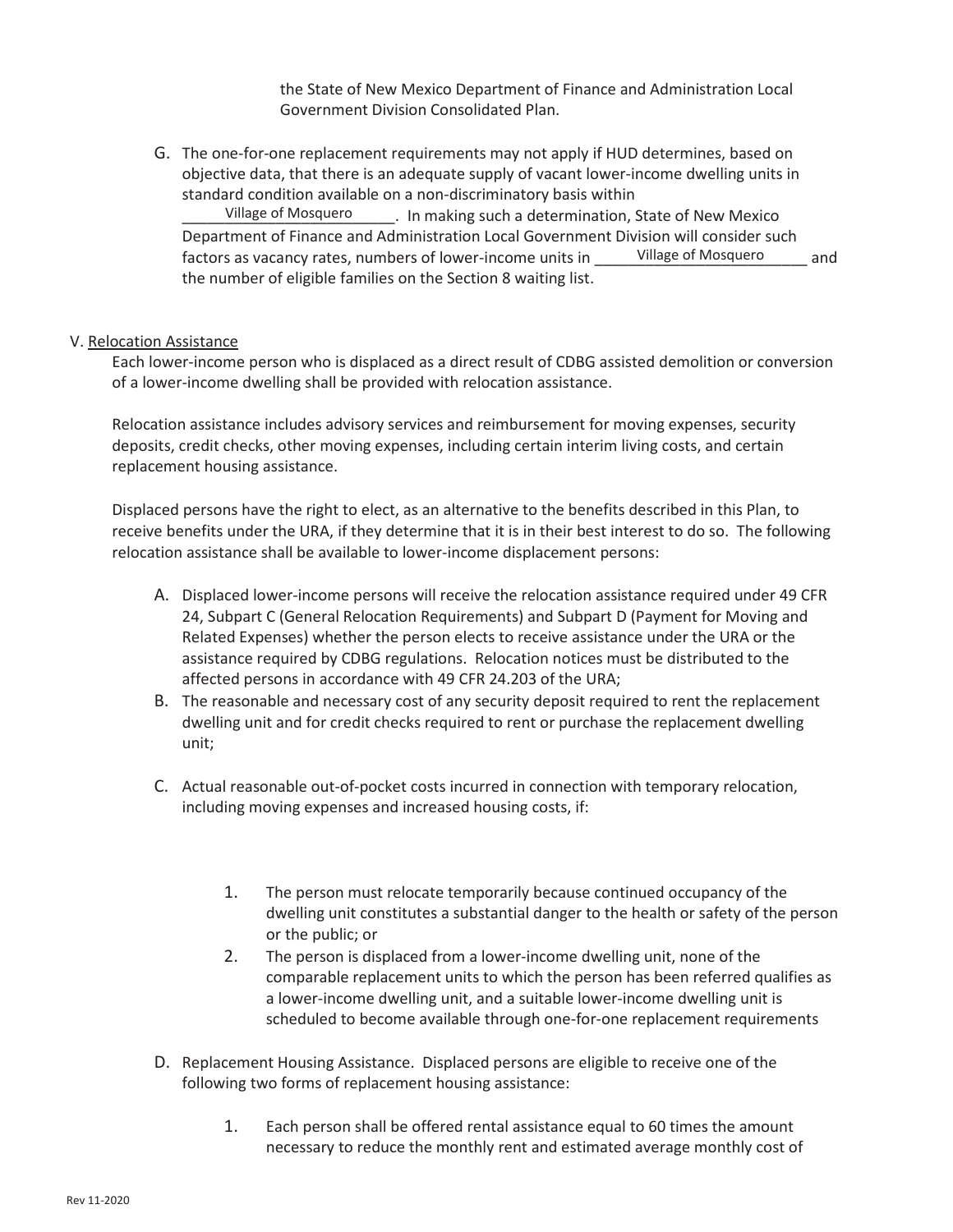utilities for a replacement dwelling to the "Total Tenant Payment", as determined under 24 CFR 813.107. All or a portion of this assistance may be offered through a certificate or housing voucher for rental assistance under the Section 8 program. Where Section 8 assistance is provided to the displaced person,

\_\_\_\_\_\_\_\_\_\_\_\_\_\_\_\_\_\_\_\_\_\_\_\_\_ must provide the person with referrals to comparable units whose owners are willing to participate in Section 8 program to the extent that cash assistance is provided, it will be provided in installments. Village of Mosquero

2. In lieu of the housing voucher, certificate or cash assistance described above, the person may elect to receive a lump sum payment allowing them to secure participation in a housing cooperative or mutual housing association. This lump sum payment shall be equal to the capitalized value of 60 monthly installments of the amount that is obtained by subtracting the

"Total Tenant Payment", as determined under 24 CFR 813.107, from the monthly cost of rent and average monthly cost of utilities at a comparable replacement dwelling unit. To compute the capitalized value, the installments shall be discounted at the rate of interest paid on passbook savings in a federally insured financial institution conducting business within Village of Mosquero

Displaced lower-income tenants shall be advised of their right to elect relocation assistance pursuant to the URA and the regulations at 49 CFR 24 as an alternative to the relocation assistance available under CDBG regulations.

# VI. Eligibility for Relocation Assistance

A lower-income person is eligible for relocation assistance if they are considered to be a "displaced person" as defined in 24 CFR 42.305. A displaced person means a lower-income person who, in connection with an activity assisted under the CDBG program, permanently moves from real property or permanently moves personal property from real property as a direct result of demolition or conversion of a lower-income dwelling.

For purposes of this definition, a permanent move includes a move made permanently and:

- A. After notice by the owner to move from the property, if the move occurs on or after the date of the submission of a request to \_\_\_\_\_\_Village of Mosquero \_\_\_\_\_ for CDBG assistance that is later approved for the requested activity; or
- B. After notice by the owner to move from the property, if the move occurs on or after the date of the initial official submission to HUD of the consolidated plan under 24 CFR Part 91 describing the assisted activity; or
- C. Before the dates described in A & B above, if The Uillage of Mosquero er State of New Mexico Department of Finance and Administration Local Government Division determines that the displacement was a direct result of conversion or demolition in connection with a CDBG assisted activity; or Village of Mosquero
- D. By a tenant-occupant of a dwelling unit, if any one of the following three situations occurs:
	- 1. The tenant moves after execution of the CDBG agreement covering the acquisition, rehabilitation or demolition and the move occurs before the tenant is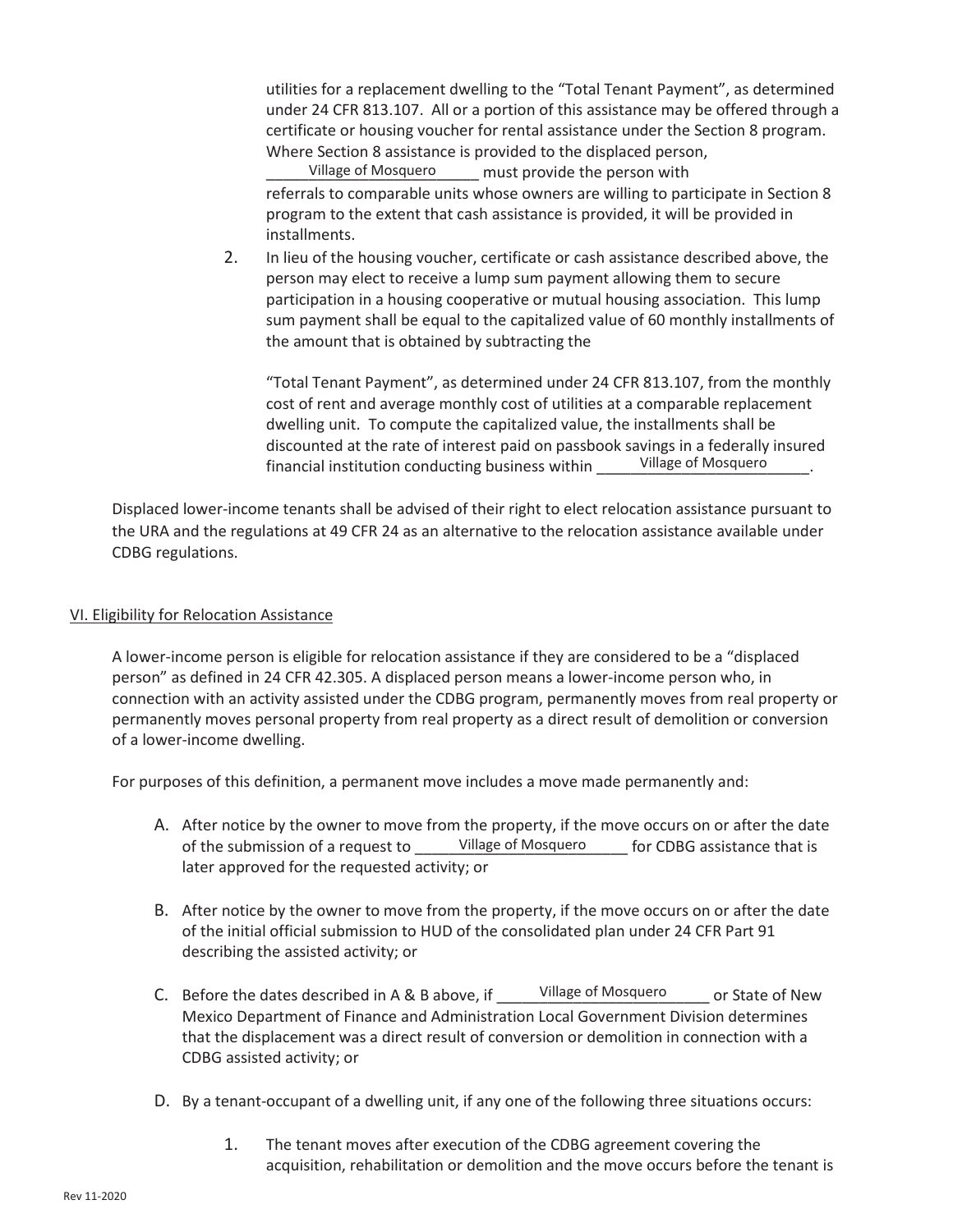provided written notice offering the tenant the opportunity to lease and occupy a suitable, decent, safe and sanitary dwelling in the same building/complex upon completion of the project under reasonable terms and conditions, including a monthly rent and estimated average monthly utility costs that do not exceed the greater of the tenant's monthly rent before such agreement, or the total tenant payment as determined under 24 CFR 813.107 if the tenant is lower-income, or 30 percent of gross household income if the tenant is not lower-income.

- 2. The tenant is required to relocate temporarily, does not return to the building/complex, and either is not offered payment for all reasonable out-ofpocket expenses incurred in connection with the temporary relocation, or other conditions of the temporary relocation are not reasonable.
- 3. The tenant is required to move to another dwelling unit in the same building/complex but is not offered reimbursement for all reasonable out-ofpocket expenses incurred in connection with the move, or other conditions of the move are not reasonable.

If the displacement occurs on or after the appropriate date described in A & B above, the lower-income person is not eligible for relocation assistance if:

- A. The person is evicted for cause based upon a serious or repeated violation of the terms and conditions of the lease or occupancy agreement, violation of applicable federal, State or local law, or other good cause, and the \_\_\_\_\_\_Village of Mosquero \_\_\_\_\_\_ determines that the eviction was not undertaken for the purpose of evading the obligation to provide relocation assistance;
- B. The person moved into the property on or after the date described in A & B above after receiving written notice of the expected displacement; or
- C. Sillage of Mosquero determines that the displacement was not a direct result of the CDBG assisted activity and the State of New Mexico Department of Finance and Administration Local Government Division concurs with this determination. Village of Mosquero

## VII. Minimizing Displacement

The CDBG regulations regarding the demolition or conversion of lower-income dwelling units are designed to ensure that lower-income persons are provided with adequate, affordable replacement housing. Naturally, involuntary displacement should be discouraged whenever a reasonable alternative exists. Involuntary displacement is extremely disruptive and disturbing, especially to lower-income persons who do not have the means to locate alternative housing.

There are various ways that displacement can be minimized. The following are steps that will be taken to minimize the involuntary displacement of lower-income persons when CDBG funds are involved:

- A. Screening of Applications All CDBG applications will be reviewed to determine whether involuntary displacement is likely to occur. Those applications involving displacement will receive a lower priority recommendation for funding unless it can be shown that alternatives are not available.
- B. Acquisition of Property Applicants who apply for CDBG funds to acquire property for the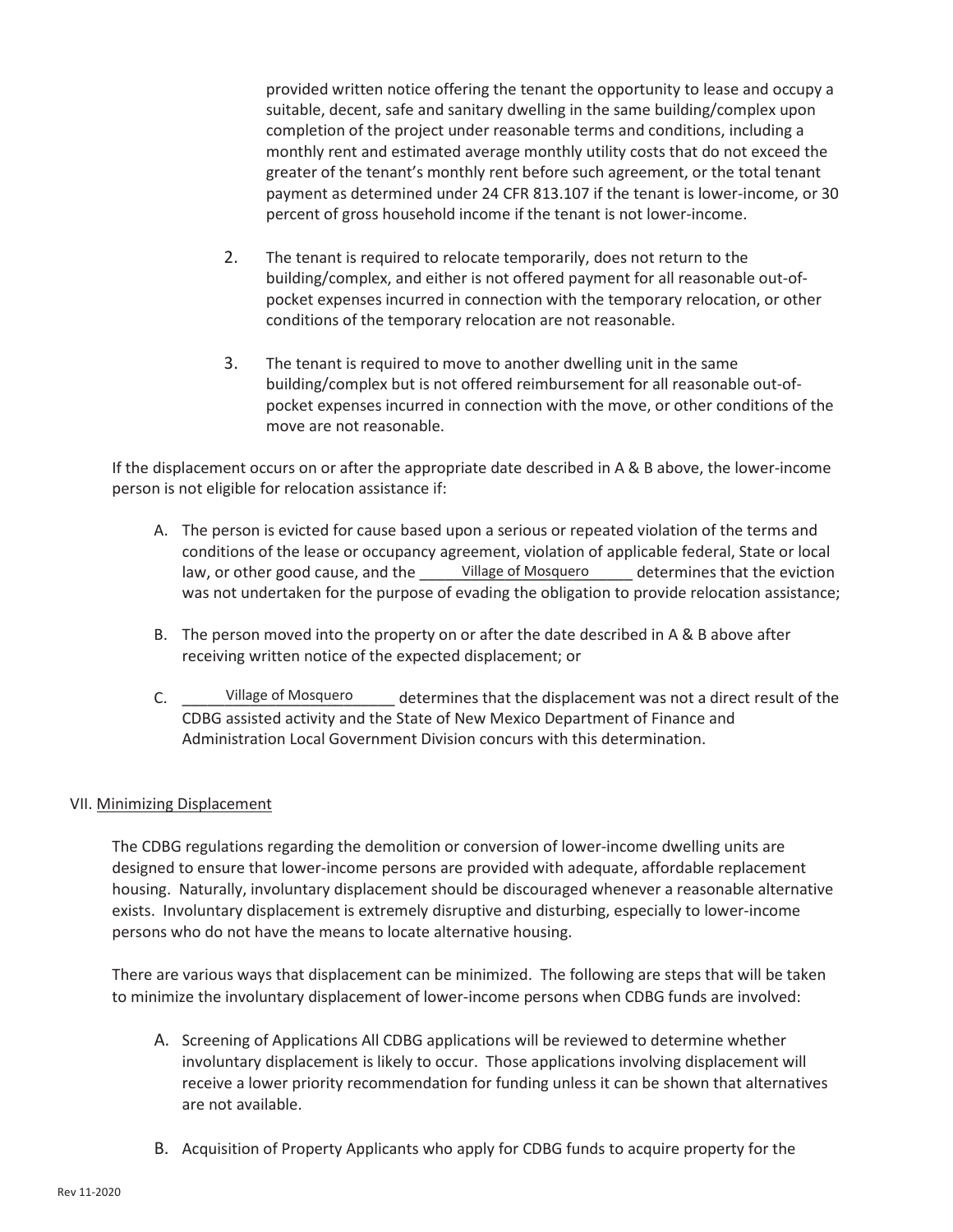development of lower-income housing will be encouraged to purchase vacant land. In the case of in-fill and other projects where this is not feasible and the project involves potential displacement, the applicant shall agree to allow the displaced lower-income person(s) to occupy the new housing at an affordable rent.

Applicants who utilize CDBG funds to rehabilitate or convert a lower-income unit to a nonresidential use will be required to supply replacement housing consistent with paragraph IV, as well as relocation assistance.

C. Cost of Relocation Assistance The cost of any required relocation assistance and the provision of replacement housing will be borne by the applicant and may be paid for out of CDBG funds awarded to the project.

# VIII. Definitions

- A. "Comparable replacement dwelling unit" means a dwelling unit that:
	- 1 Meets the criteria of 49 CFR 24.2(d)(1) through (6); and
	- 2 Is available at a monthly cost for rent plus estimated average monthly utility costs that does not exceed the "Total Tenant Payment" determined under 24 CFR 813.107 after taking into account any rental assistance the household would receive.
- B. "Lower-income dwelling unit" means a dwelling unit with a market rental (including utility costs) that does not exceed the applicable Fair Market Rent (FMR) for existing housing and moderate rehabilitation established under 24 CFR Part 888.
- C. "Standard condition" means units that at a minimum meet the Existing Housing Quality Standards of the Section 8 rental subsidy program.
- D. "Substandard condition suitable for rehabilitation" means units with code violations that can be brought to Section 8 Housing Quality Standards within reasonable monetary amounts.
- E. "Vacant occupiable dwelling unit" means a dwelling unit that is in a standard condition; a vacant dwelling unit that is in substandard condition, but is suitable for rehabilitation; or a dwelling unit in any condition that has been occupied (except by a squatter) at any time within the period beginning 3 months before the date of execution of the agreement by covering the rehabilitation or demolition. Village of Mosquero

## IX. Grievances

The \_\_\_\_\_\_Village of Mosquero \_\_\_\_\_\_ will provide timely written answers to written complaints and grievances within 15 working days where practical. Action items:

- A. Adopt complaint handling procedures or policies to insure that complaints or grievances are responded to within 15 days, if possible.
- B. Allow for appeal of a decision to a neutral authority.
- C. File a detailed record of all complaints or grievances and responses in one central location with easy public access.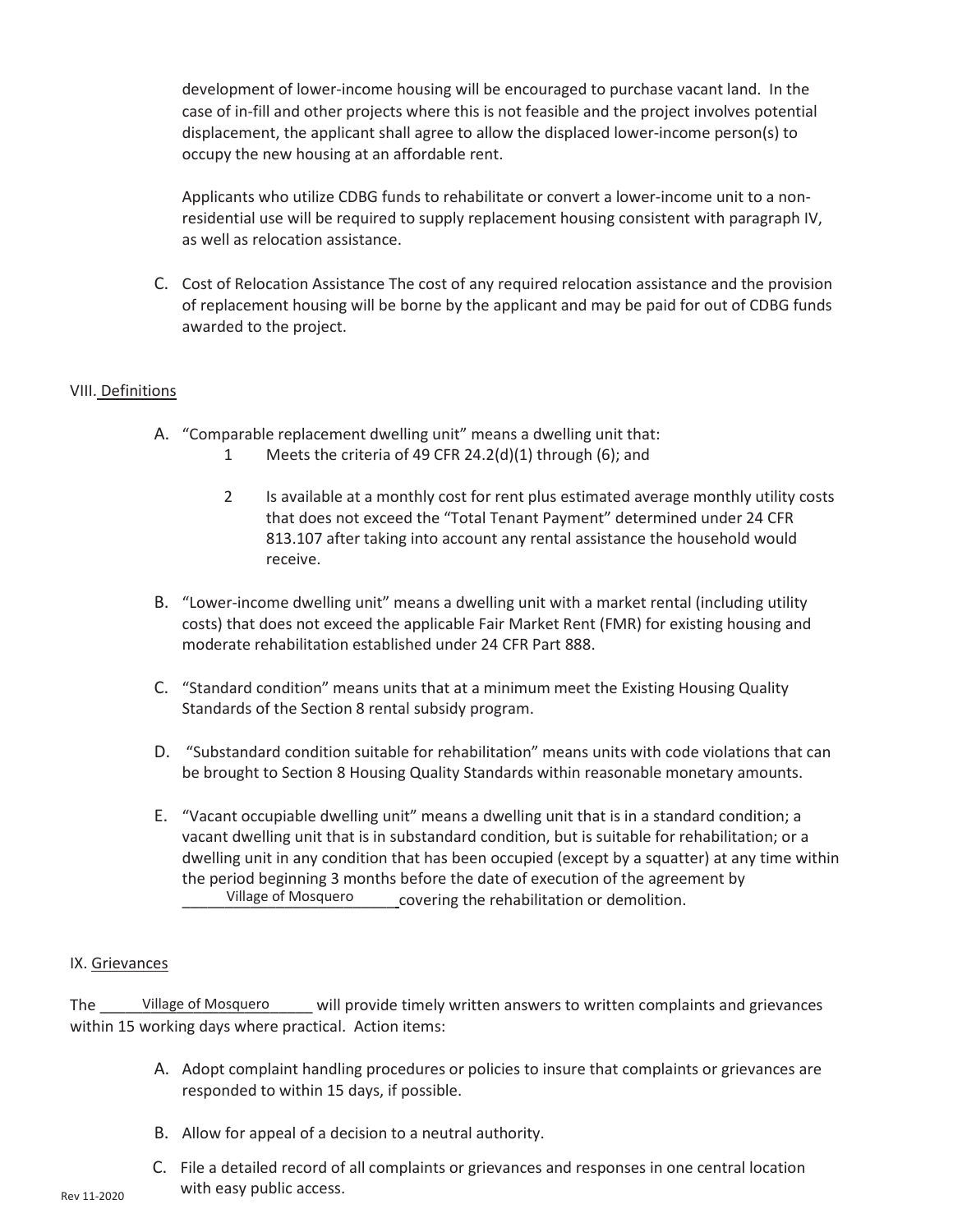# SECTION 3 PLAN REQUIRED ELEMENTS

The <u>Village of Mosquero</u> is committed to comply with Section 3 of the Housing and Urban Development Act of 1968. This Act encourages the use of small local businesses and the hiring of low income residents of the community.

The \_\_\_\_\_Village of Mosquero \_\_\_\_\_\_ has appointed \_\_\_\_\_\_Daniela Johnson \_\_\_\_\_\_\_\_\_\_\_\_\_\_\_ as the Section 3 Coordinator, to advise and assist key personnel and staff on Section 3, to officially serve as focal point for Section 3 complaints, and as the on-site monitor of prime contractors and sub-contractors to insure the implementation and enforcement of their Section 3 plans. The approval or disapproval of the Section 3 plan is the ultimate responsibility of the Willage of Mosquero pocumentation of efforts will be retained on file for monitoring by the state.

Therefore, the Willage of Mosquero shall:

- 1. Hiring a. Advertise for all Village of Mosquero positions in local newspapers
	- b. List all \_\_\_\_\_Village of Mosquero \_\_\_\_\_\_ job opportunities with the State Employment Service
	- c. Give preference in hiring to lower income persons residing in the Village of Mosquero . This means that if two equally qualified persons apply and one is a resident of the \_\_\_\_\_Village of Mosquero \_\_\_\_ and one is not, the resident will be hired
	- d. Maintain records of <u>Village of Mosquero</u> hiring as specified in the CDBG Resolution to Adopt CDBG Requirements (Exhibit 1-Y). Note: Chart for Section 3 Plan MUST be filled out in its entirety and updated with a CDBG grant agreement.

# 2. Contracting

- a. The Willage of Mosquero unil compile a list of businesses, suppliers and contractors located in the Village of Mosquero
- b. These vendors will be contacted for bid or quotes whenever the requires supplies, services or construction. Village of Mosquero
- c. Preference will be given to small local businesses. This means if identical bids/quotes are received from a small business located within the \_\_\_\_\_Village of Mosquero \_\_\_\_\_ and one from outside the \_\_\_\_Village of Mosquero \_\_\_\_, the contract will be awarded to the business located within the community.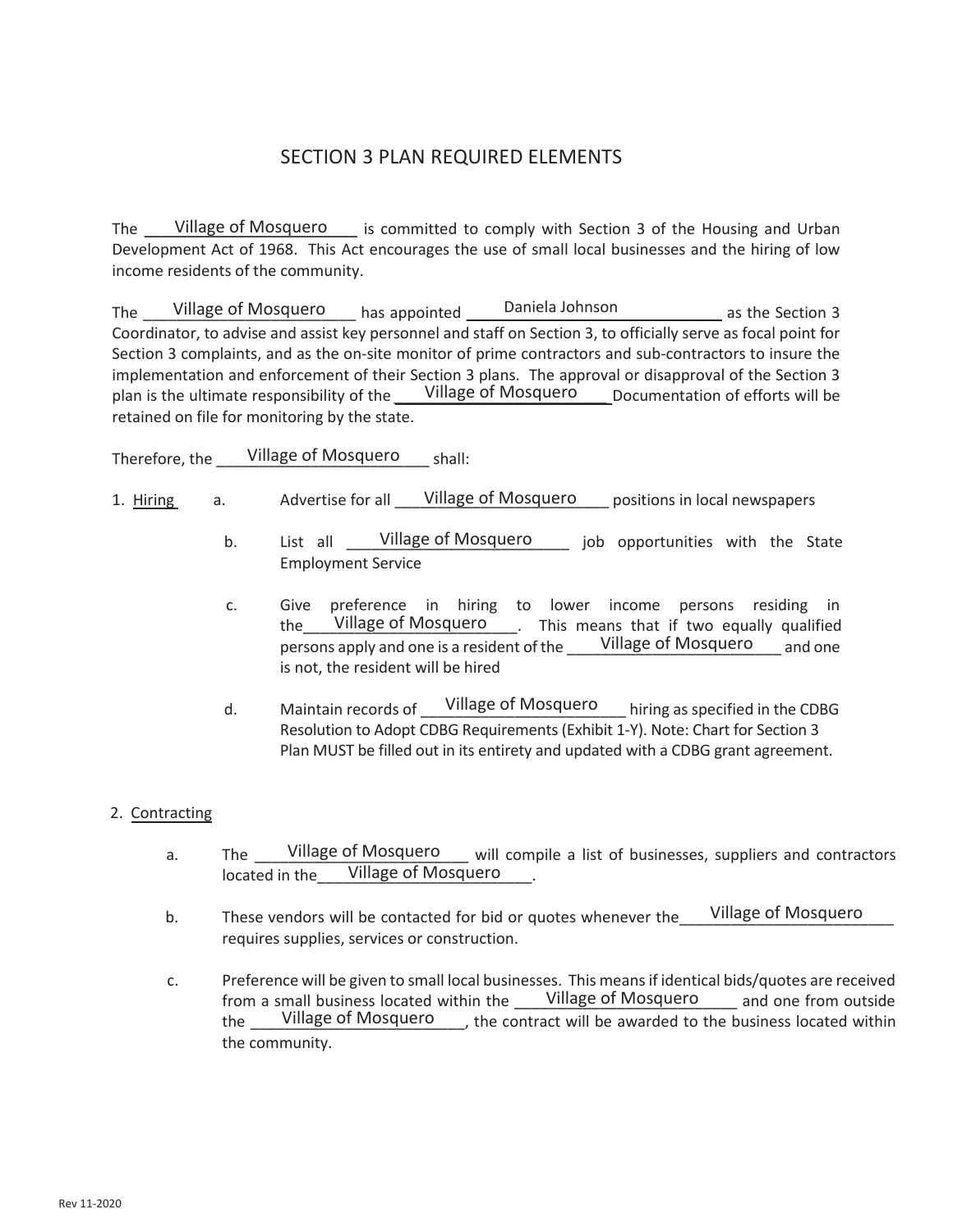## 3. Training

The Latis Village of Mosquero and shall maintain a list of all training programs operated by the and its agencies and will direct them to give preference to residents. The \_\_\_\_\_Village of Mosquero \_\_\_\_\_ will also direct all CDBG sponsored training to provide preference to <u>Willage of Mosquero</u> essidents. Village of Mosquero Village of Mosquero Village of Mosquero

# 4. CDBG Contracts

All CDBG bid proposals and contracts shall include the following Section 3 language.

- a. The work to be performed under this contract is on a project assisted under a program providing direct federal financial assistance from the Department of Housing and Urban Development and is subject to the requirements of Section 3 of the Housing and Urban Development Act of 1968, as amended, 12 U.S.C. 170lu. Section 3 requires that the greatest extent feasible, opportunities for training and employment be given lower income residents of the project areas, and contracts for work in connection with the project be awarded to business concerns residing in the project area.
- b. The parties to this contract will comply with the provision of said Section 3 and the regulations issued pursuant thereto by the Secretary of Housing and Urban Development set forth in 24 CFR and all applicable rules and orders of the Department issued there-under prior to the execution of this contract. The parties to this contract certify and agree that they are under no contractual or other disability which would prevent them from complying with these requirements.
- c. The contractor will send to each labor organization or representative of workers with which he has a collective bargaining agreement or other contract or understanding, if any, a notice advising the said labor organization or workers' representative of his commitments under the Section 3 clause, and shall post copies of the notice in conspicuous places available to employees and applicants for employment or training.
- d. The contractor will include this Section 3 clause in every subcontract for work in connection with the project and will, at the direction of the applicant for, or recipient of federal financial assistance, take appropriate action pursuant to the subcontract upon a finding that the subcontractor is in violation of regulations issued by the Secretary of Housing and Urban Development, 24 CFR 135. The contractor will not subcontract with any subcontractor where it has notice or knowledge that the latter has been found in violation of regulations under 24 CFR 135, and will not let any subcontract unless the subcontractor has first provided it with the requirements of these regulations.
- e. Compliance with the provisions of Section 3, the regulations set forth in 24 CFR 135, and all applicable rules and orders of the Department, issued thereunder prior to the execution of the contract, shall be a condition of the federal financial assistance provided to the project, binding upon the applicant or recipient for such assistance, its successors and assigns. Failure to fulfill these requirements shall subject the applicant or recipient, its contractors and subcontractors, its successors and assigns to those sanctions specified by the grant or loan agreement or contract through which federal assistance is provided, and to such sanctions as are specified by 24 CFR 135.